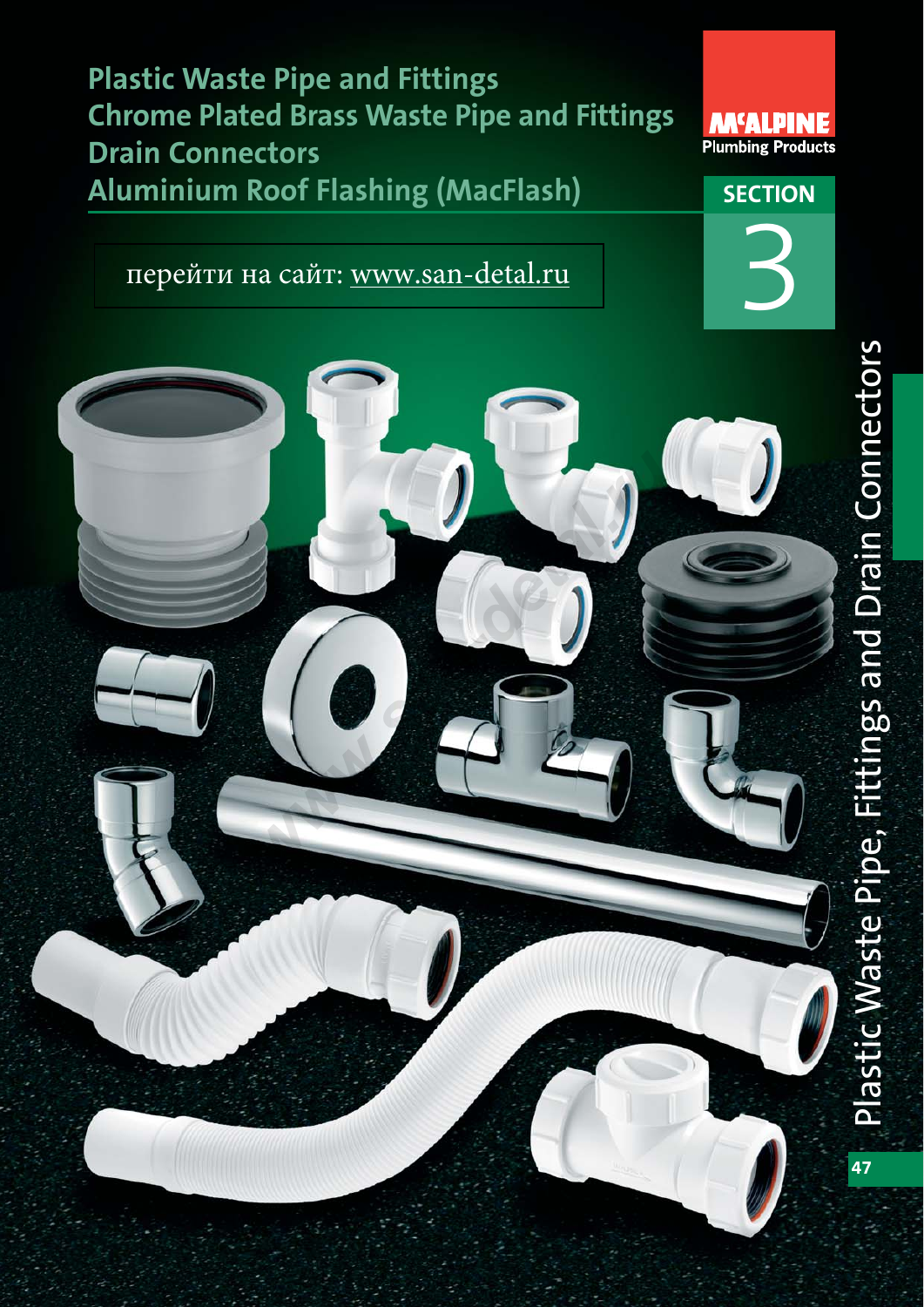### **Multifit Waste Fittings**

| $1\frac{1}{4}$ "          | $1\frac{1}{2}$ "                 | 2 <sup>''</sup> | $1\frac{1}{4}$ "                                    | $1\frac{1}{2}$  | 2 <sup>''</sup> |
|---------------------------|----------------------------------|-----------------|-----------------------------------------------------|-----------------|-----------------|
| Code                      | Code                             | Code            | Code                                                | Code            | Code            |
|                           |                                  |                 | <b>Straight Connector Multifit x</b>                |                 |                 |
| 90° Bend                  |                                  |                 | European pipe size                                  |                 |                 |
| MS4                       | MT4                              | MZ4             | $x$ 32 $mm$                                         | x 40mm          | x 50mm          |
|                           |                                  |                 | <b>S28L-ISO</b>                                     | <b>T28L-ISO</b> | <b>Z28L-ISO</b> |
| pipe size                 | 90° Bend Multifit x European     |                 | x 40mm                                              |                 |                 |
|                           |                                  |                 | <b>ST28L-ISO</b>                                    |                 |                 |
| $x$ 32 $mm$               | $x$ 40mm                         | x 50mm          |                                                     |                 |                 |
| MS4-ISO                   | MT4-ISO                          | MZ4-ISO         | <b>Adjustable Straight Connector</b>                |                 |                 |
|                           | 90° Bend Multifit x 32mm         |                 |                                                     |                 |                 |
|                           | European pipe size Ring Seal     |                 | <b>MS18E</b>                                        | <b>MT18E</b>    | <b>MZ18E</b>    |
| Pushfit                   |                                  |                 |                                                     |                 |                 |
| <b>MS4-32MM</b>           |                                  |                 |                                                     |                 |                 |
|                           |                                  |                 | <b>Straight Connector Multifit x</b>                |                 |                 |
|                           | 90° Bend Solvent Weld x 32mm     |                 | Plain End*                                          |                 |                 |
|                           | European pipe size Ring Seal     |                 |                                                     |                 |                 |
| Pushfit                   |                                  |                 | <b>MS18L</b>                                        | <b>MT18L</b>    |                 |
| MS4-32SOLVENT             |                                  |                 |                                                     |                 |                 |
|                           | 90° Bend Multifit x Plain End*   |                 | <b>Swept Tee</b>                                    |                 |                 |
| MS4L                      | MT4L                             | MZ4L            | V8M                                                 | <b>V1M</b>      | <b>V15M</b>     |
|                           |                                  |                 |                                                     |                 |                 |
| 135° Bend                 |                                  |                 | 1 <sup>1</sup> / <sub>2</sub> " Equal Slip Tee with |                 |                 |
|                           |                                  |                 | <b>Universal Connections</b>                        |                 |                 |
| <b>MS20</b>               | <b>MT20</b>                      | <b>MZ20</b>     |                                                     |                 |                 |
|                           |                                  |                 |                                                     | V1MX            |                 |
|                           |                                  |                 |                                                     |                 |                 |
|                           | 135° Bend Multifit x Plain End*  |                 | <b>Reducer for Fittings*</b>                        |                 |                 |
| <b>MS20L</b>              | <b>MT20L</b>                     | <b>MZ20L</b>    | $1\frac{1}{2}$ " x $1\frac{1}{4}$ "                 | <b>T12M</b>     |                 |
|                           |                                  |                 | $2" \times 1\frac{1}{4}$ "                          |                 | <b>ZS26L</b>    |
|                           |                                  |                 | $2'' \times 1\frac{1}{2}''$                         |                 | <b>ZT26L</b>    |
| <b>Straight Connector</b> |                                  |                 |                                                     |                 |                 |
| <b>S28M</b>               | <b>T28M</b>                      | <b>Z28M</b>     |                                                     |                 |                 |
|                           |                                  |                 | 2" x 19/23mm -                                      |                 | <b>TUN-2</b>    |
|                           | Straight Connector 11/4" x 11/2" |                 |                                                     |                 |                 |
|                           |                                  |                 |                                                     |                 |                 |
|                           | <b>ST28M</b>                     |                 |                                                     |                 |                 |

Multifit Waste Fittings Multifit Waste Fittings **48**

> ■ Fittings marked\* have plain ends which are designed to fit into other Fittings or Traps with Multifit or Universal Connection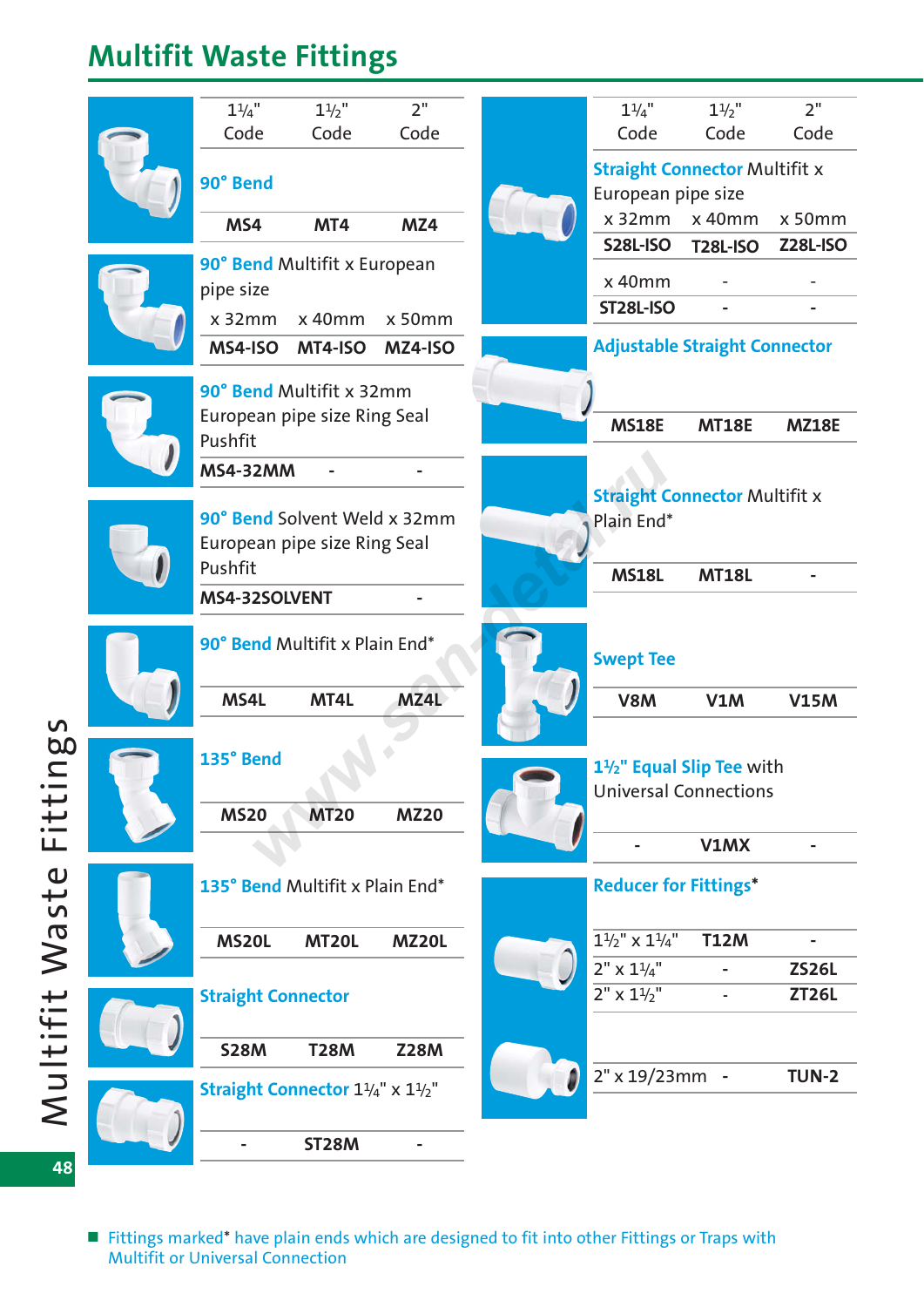### **SECTION 3**

| $1\frac{1}{4}$ "<br>Code   | $1\frac{1}{2}$ "<br>Code                                                                                             | 2 <sup>''</sup><br>Code | $1\frac{1}{4}$ "<br>Code                                                                                      | $1\frac{1}{2}$ "<br>Code | 2"<br>Code   |
|----------------------------|----------------------------------------------------------------------------------------------------------------------|-------------------------|---------------------------------------------------------------------------------------------------------------|--------------------------|--------------|
|                            | Reducer in ABS* 1 <sup>1</sup> / <sub>4</sub> " Plain Tail<br>to BS EN 1329-1:2000 x<br>19/23mm Universal Connection |                         | <b>Straight Connector BSP male</b><br>thread x Multifit                                                       |                          |              |
|                            |                                                                                                                      |                         | <b>S31M</b>                                                                                                   | <b>T31M</b>              |              |
| <b>R16</b>                 |                                                                                                                      |                         | <b>Multifit Tank Connector</b>                                                                                |                          |              |
|                            | Reducer in ABS* 1 <sup>1</sup> / <sub>2</sub> " Plain Tail<br>to BS EN 1329-1:2000 x                                 |                         | <b>S11M</b>                                                                                                   | <b>T11M</b>              | <b>Z11M</b>  |
|                            | 19/23mm Universal Connection                                                                                         |                         | <b>Multifit Bent Tank Connector</b>                                                                           |                          |              |
|                            | <b>R17</b>                                                                                                           |                         | <b>MS4-TANK MT4-TANK MZ4-TANK</b>                                                                             |                          |              |
| <b>Rubber Reducer</b>      |                                                                                                                      |                         |                                                                                                               |                          |              |
| $1\frac{1}{4}$ " x 1"/28mm |                                                                                                                      |                         | <b>Blank Cap without nut</b>                                                                                  |                          |              |
| <b>T12R</b>                |                                                                                                                      |                         | <b>S23M</b>                                                                                                   | <b>T23M</b>              | <b>Z23M</b>  |
| <b>BSP</b> female thread   | <b>Straight Connector Multifit x</b>                                                                                 |                         | <b>Straight Connector 2" BSP male</b><br>thread x Multifit                                                    |                          |              |
| <b>S29</b>                 | <b>T29</b>                                                                                                           | Z29                     | $2"$ BSP x $1\frac{1}{4}$ " Multifit                                                                          |                          | <b>ZS31M</b> |
|                            | <b>Straight Connector Multifit x</b>                                                                                 |                         | $2"$ BSP x $1\frac{1}{2}$ " Multifit                                                                          |                          | <b>ZT31M</b> |
| <b>BSP</b> coupling nut    |                                                                                                                      |                         | 2" BSP x 2" Multifit<br><b>2" Caulking Ferrule</b>                                                            |                          | <b>Z31M</b>  |
| <b>S29-LN</b>              | T29-LN                                                                                                               |                         |                                                                                                               |                          |              |
|                            | 90° Bend Multifit x BSP coupling                                                                                     |                         | <b>S21A</b>                                                                                                   | <b>T21A</b>              | <b>Z21A</b>  |
| nut                        |                                                                                                                      |                         | <b>In-Line Connector with Filter -</b><br><b>Top Access Universal</b><br><b>Connection x ABS Plain Spigot</b> |                          |              |
| S5M                        | T5M                                                                                                                  | Z5M                     | BS EN 1329-1:2000                                                                                             |                          |              |
|                            |                                                                                                                      |                         |                                                                                                               | T28M-FIL                 |              |
| nut                        | 95° Bend Multifit x BSP coupling                                                                                     |                         | <b>Loose Nut</b>                                                                                              |                          |              |
| S5M-A                      | T5M-A                                                                                                                |                         | <b>S8M</b>                                                                                                    | T8M                      | <b>Z8M</b>   |
| coupling nut               | 135° Bend Multifit x BSP                                                                                             |                         |                                                                                                               |                          |              |
|                            | <b>ST90-OUT</b>                                                                                                      |                         |                                                                                                               |                          |              |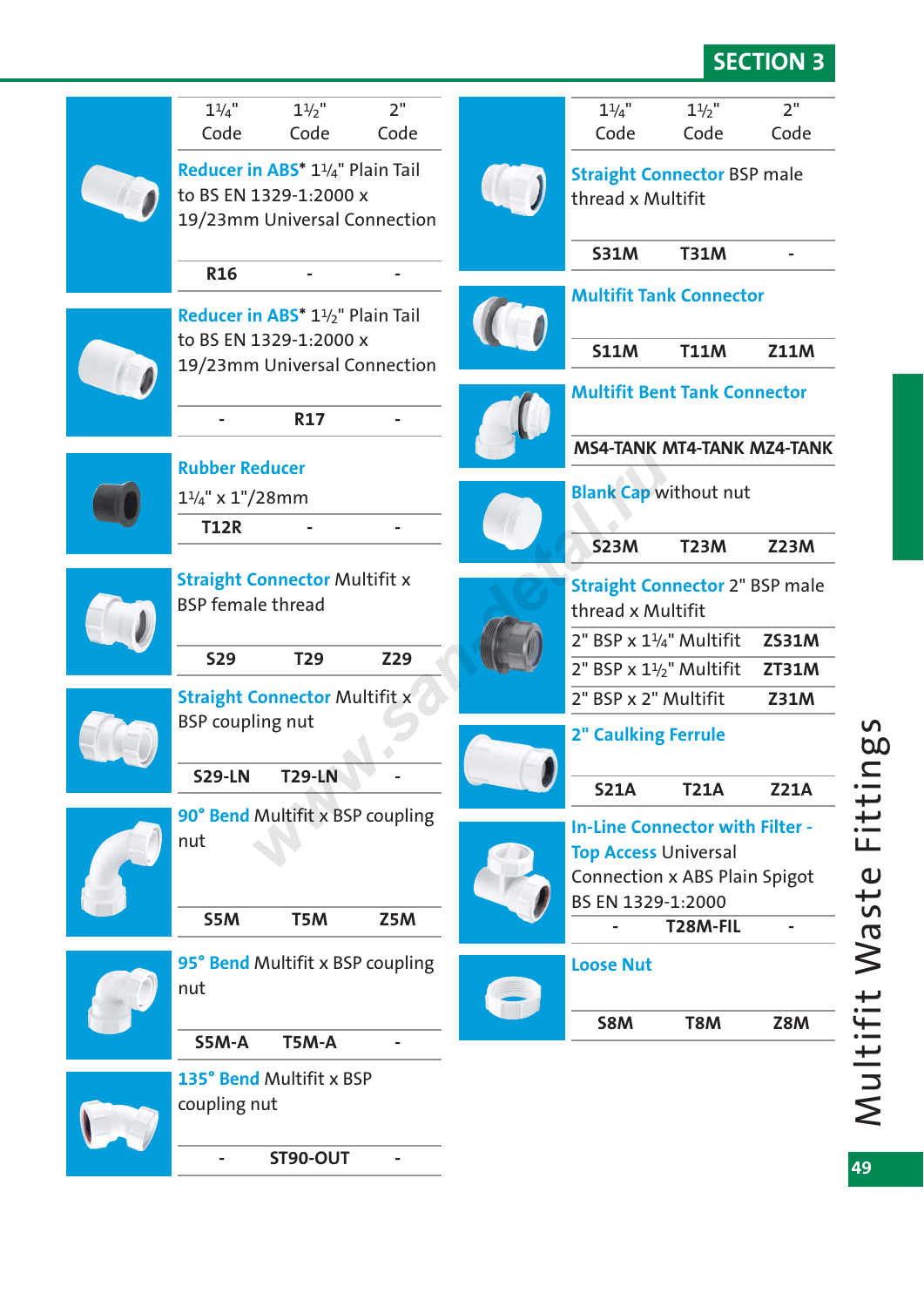### **Flexible Waste Fittings Non-Return Valves and Sundry**

**Flexible Connector** offers maximum flexibility when conventional Fittings cannot be used

- Maximum effective length 18"
- Plain Spigot to suit Multifit and Universal Outlet Traps or Waste Fittings
- Universal Outlet Connection

#### **Non-Return Valves**



 $1\frac{1}{4}$ "  $1\frac{1}{2}$ " 2" Code Code Code **In-Line Non-Return Valve** with

11/2" Multifit Connections and top access for cleaning

**- T28M-NRV -**



**In-Line Non-Return Valve** with 2" Universal Connections and top access for cleaning

#### **- - Z28M-NRV**



### **Flexible Fittings**

■ These Fittings offer complete flexibility for any required angle or offset



to BS EN 1329-1:2000

|  | <b>FLEXCON5</b> | <b>FLEXCON6</b> | <b>FLEXCON8</b> |
|--|-----------------|-----------------|-----------------|
|--|-----------------|-----------------|-----------------|



**In-Line Non-Return Valve** with 2" BS EN 1329-1:2000 Solvent Weld Connections and top access for cleaning

**- - Z28M-NRVS**

■ Non-Return Valves are designed to prevent a back flow of water. They must only be used when there is no alternative and on the basis that they are cleaned regularly

### **Sundry Fittings**

| x BSP coupling nut      | 90° Bend with BSP male thread        |     |
|-------------------------|--------------------------------------|-----|
| S <sub>1</sub>          | <b>T1</b>                            | Z1  |
| <b>BSP Nut Ordinary</b> |                                      |     |
| S8A                     | T8A                                  | Z8A |
|                         | <b>BSP Nut Compression</b>           |     |
| S8B                     | T8B                                  | Z8B |
|                         |                                      |     |
|                         | <b>Compression Ring for Imperial</b> |     |
| <b>Copper</b>           |                                      |     |
| 513                     | <b>T13</b>                           |     |
|                         | <b>BSP Coupling to BS EN 1329-</b>   |     |
|                         | 1:2000 ABS or PVC pipe, must be      |     |
| solvent welded          |                                      |     |
| <b>S25</b>              | T <sub>25</sub>                      |     |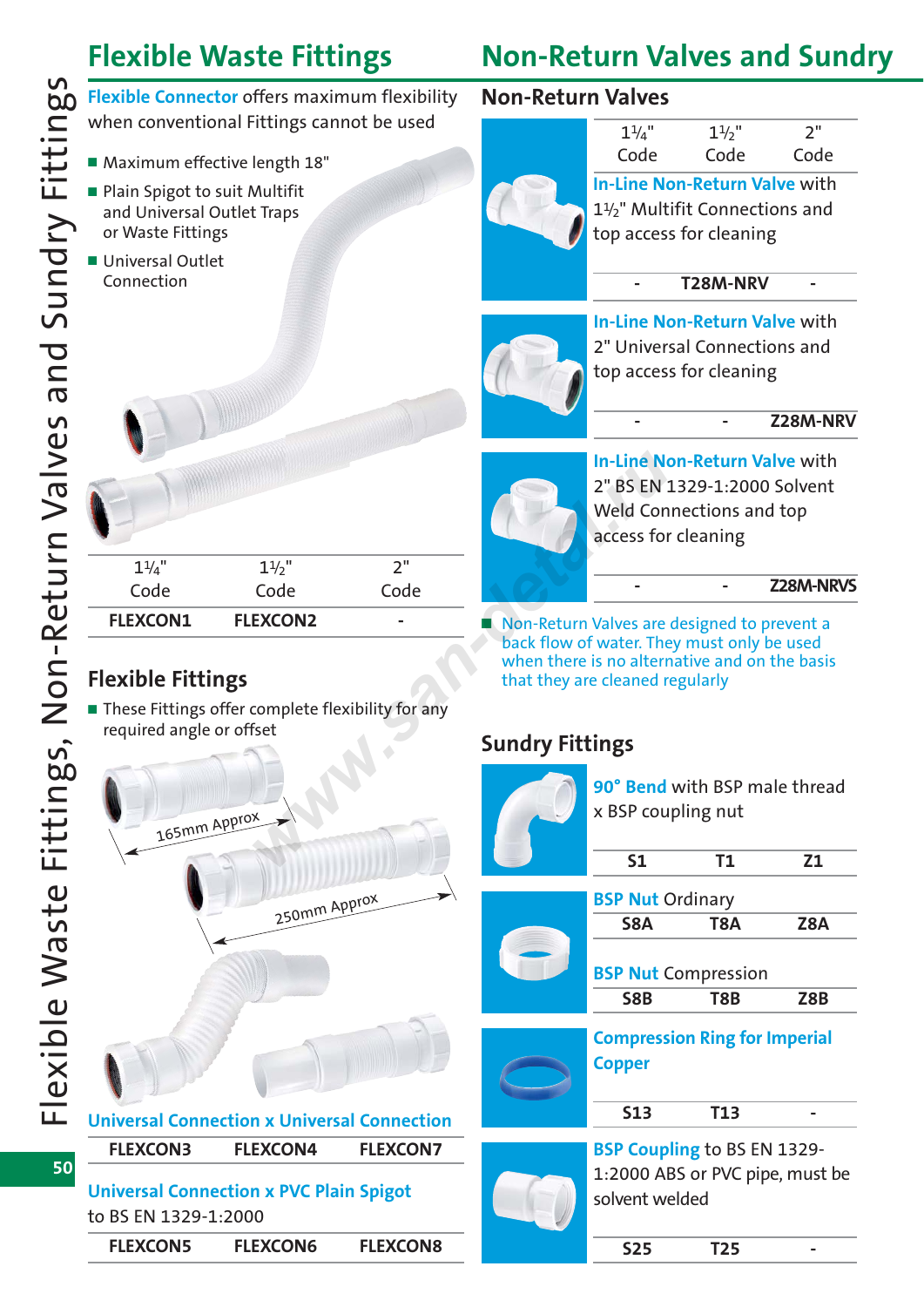### **Fittings SECTION 3**

| $1\frac{1}{4}$ "                                   | $1\frac{1}{2}$ " | 2"   |
|----------------------------------------------------|------------------|------|
| Code                                               | Code             | Code |
| <b>Trap Inlet Reducer</b><br>$1\frac{1}{4}$ " x 1" |                  |      |
| <b>S16</b>                                         |                  |      |
| $1\frac{1}{2}$ " x $1\frac{1}{4}$ "                | <b>T16</b>       |      |
|                                                    |                  |      |
| <b>Blank Cap with nut for BSP</b>                  |                  |      |
| threads                                            |                  |      |

**S23 T23 Z23**



#### **Mechanical Soil and Rainwater Pipe Boss Connectors**



**Mechanical Soil and Rainwater Pipe Boss Connector** for 1<sup>1/4"</sup> pipe

# Code **BOSSCONN1.25GR**

**Reducer in ABS** 11/4" Plain Tail x 19/23mm Universal Connection

| Code | <b>R16-BL</b> |
|------|---------------|
| Code | <b>R16-GR</b> |



#### **BSP Coupling**

**BSP Female x BSP Male Couplings**

**BSP Coupling**

| $1\frac{1}{4}$ " x 1" | .12C   |  |
|-----------------------|--------|--|
| $1''$ x $3/4''$       | 51 2 D |  |

**BSP Coupling** Flush Spigot

European to UK Waste Adaptor

1" length **S12A-1 T12A-1** 2" length **S12A-2 T12A-2** 3" length **S12A-3 T12A-3**

**S12A-F T12A-F**

 $1\frac{1}{4}$ "  $1\frac{1}{2}$ " Code Code



**BSP Coupling** Waste Outlet Reducer

| $11/2$ " $\times 11/2$ " |  |
|--------------------------|--|
|                          |  |

#### **BSP Coupling**

| $1\frac{3}{4}$ " x $1\frac{1}{2}$ " | <b>T12B</b> |
|-------------------------------------|-------------|
| $2" \times 1\frac{1}{2}$            | <b>T12C</b> |
| $2'' \times 1\frac{1}{4}$           | <b>T12D</b> |
| $1\frac{1}{2}$ x 1"                 | <b>T12H</b> |

#### **BSP Coupling**

| $1\frac{1}{2}$ " x 2"               | T12F   |
|-------------------------------------|--------|
| $1\frac{1}{2}$ " x $1\frac{3}{4}$ " | T1 2 F |

**Mechanical Soil and Rainwater Pipe Boss Connector** for 19/23mm pipe

Code **BOSSCONN-22MM**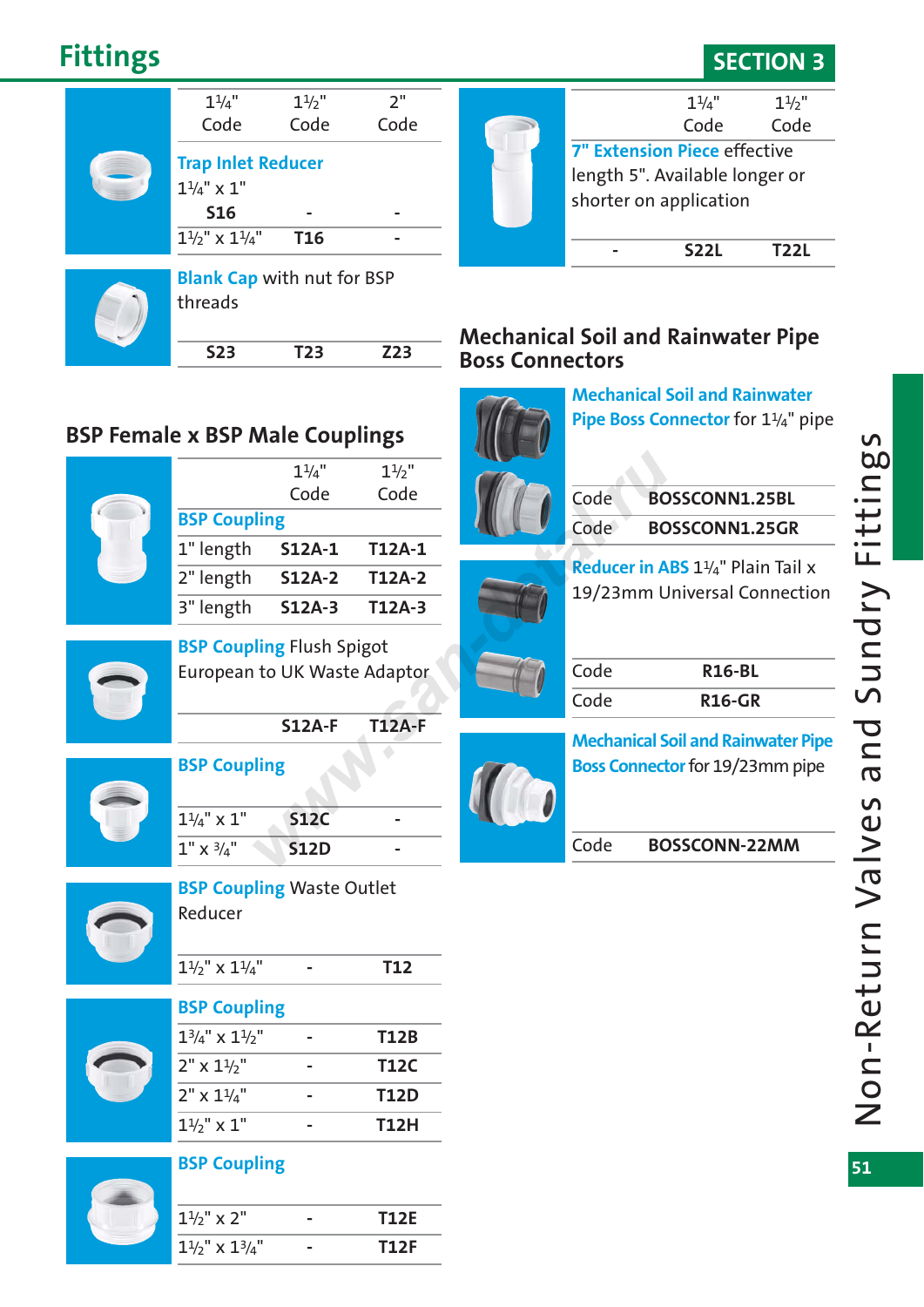## **Chrome Plated Brass Waste Pipe and Fittings**

|      | 32mm<br>Code                                                                                               | 35mm<br>Code           | 42mm<br>Code                                                                         |  |
|------|------------------------------------------------------------------------------------------------------------|------------------------|--------------------------------------------------------------------------------------|--|
|      | <b>1m length of CP Brass Pipe</b><br>European pipe size<br>$1\frac{1}{4}$ " UK pipe size                   |                        | $1\frac{1}{2}$ " UK pipe size                                                        |  |
|      | PIPE32-1000-CB                                                                                             | PIPE35-1000-CB         | PIPE42-1000-CB                                                                       |  |
|      | 90° Compression Bend                                                                                       |                        |                                                                                      |  |
|      | 32A-CB                                                                                                     | <b>35A-CB</b>          | 42A-CB                                                                               |  |
|      | <b>135° Compression Bend</b>                                                                               |                        |                                                                                      |  |
|      | ۰                                                                                                          | <b>35B-CB</b>          | $42B-CB$                                                                             |  |
|      | <b>Compression Tee</b>                                                                                     |                        |                                                                                      |  |
|      |                                                                                                            |                        | $42E-CB$                                                                             |  |
|      | <b>Compression Straight Connector</b>                                                                      |                        |                                                                                      |  |
|      | 32G-CB                                                                                                     | 35G-CB                 | 42G-CB                                                                               |  |
|      | <b>Wall Flange</b>                                                                                         |                        |                                                                                      |  |
|      | <b>WALLFLANGE-CP32</b>                                                                                     | <b>WALLFLANGE-CP35</b> | <b>WALLFLANGE-CP42</b>                                                               |  |
|      | <b>Synthetic Rubber Seal Reducers for above Fittings</b>                                                   |                        |                                                                                      |  |
|      |                                                                                                            | <b>R/SEAL-35X32</b>    | <b>R/SEAL-42X32</b>                                                                  |  |
|      |                                                                                                            |                        | <b>R/SEAL-42X35</b>                                                                  |  |
|      | ABS Solvent Weld Adaptor to convert above Fittings to BS EN 1329-1:2000<br>plastic solvent weld waste pipe |                        |                                                                                      |  |
|      | <b>ABSCON-32X1.25</b><br><b>ABSCON-35X1.25</b>                                                             |                        | <b>ABSCON-42X1.5</b>                                                                 |  |
|      | 90° Bend 11/4" Multifit x 32mm<br>European pipe size                                                       | Pushfit                | 90° Bend 11/4" Multifit x 32mm<br>European pipe size Ring Seal                       |  |
| Code | <b>MS4-ISO</b>                                                                                             | Code                   | <b>MS4-32MM</b>                                                                      |  |
|      | <b>Straight Connector 11/4" Multifit</b><br>x 32mm European pipe size                                      |                        | 90° Bend 11/4" Solvent Weld x<br>32mm European pipe size Ring<br><b>Seal Pushfit</b> |  |
| Code | <b>S28L-ISO</b>                                                                                            | Code                   | MS4-32SOLVENT                                                                        |  |

 $\overline{52}$ 

- For Multifit Fittings suitable for use with 35mm and 42mm external diameter pipe see pages 48 and 49
- For Chrome Plated Traps see pages 6, 7 and 18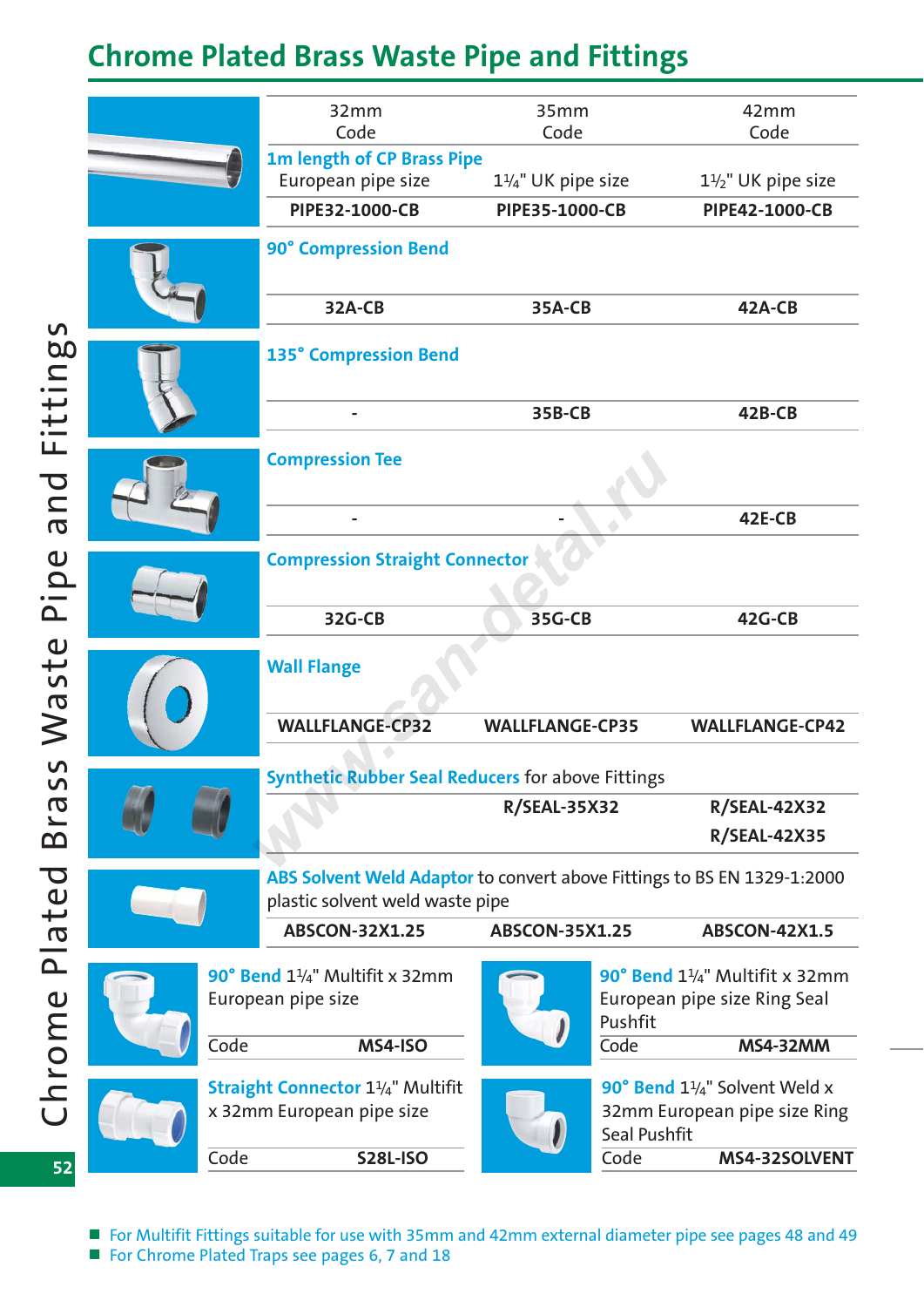## **Surefit Waste System SECTION 3**

| $1\frac{1}{4}$ "                                | $1\frac{1}{2}$ "                   | 2 <sup>''</sup>                                             |  |                                                                                | $1\frac{1}{4}$ "         | $1\frac{1}{2}$ " |
|-------------------------------------------------|------------------------------------|-------------------------------------------------------------|--|--------------------------------------------------------------------------------|--------------------------|------------------|
| Code                                            | Code                               | Code                                                        |  |                                                                                | Code                     | Code             |
| HDPE White Pipe 3m lengths                      |                                    |                                                             |  | <b>Swept Tee</b>                                                               |                          |                  |
| <b>HD1-3M</b>                                   | <b>HD2-3M</b>                      | <b>HD3-3M</b>                                               |  |                                                                                | V8L                      | V1L              |
| <b>Pipe Clip</b>                                |                                    |                                                             |  | <b>Swept Tee</b>                                                               |                          |                  |
| <b>S30</b>                                      | <b>T30</b>                         | Z30                                                         |  | $1\frac{1}{2}$ " x $1\frac{1}{2}$ " x $1\frac{1}{4}$ "                         |                          | <b>V21L</b>      |
| 90° Bend                                        |                                    |                                                             |  | <b>Swept Tee Surefit x 19mm</b><br>pushfit branch                              |                          |                  |
| S4L                                             | T4L                                |                                                             |  | $1\frac{1}{2}$ " x $1\frac{1}{2}$ " x $\frac{3}{4}$ "                          |                          | <b>V23L</b>      |
|                                                 |                                    |                                                             |  | $1\frac{1}{4}$ " x $1\frac{1}{4}$ " x $\frac{3}{4}$ "                          | <b>V24L</b>              |                  |
| 135° Bend                                       |                                    |                                                             |  | <b>Swept Tee BSP nut x BSP thread</b><br>x Nozzle for discharge hose of        |                          |                  |
| <b>S20L</b>                                     | <b>T20L</b>                        |                                                             |  | domestic appliance                                                             |                          |                  |
|                                                 |                                    |                                                             |  | $1\frac{1}{2}$ " x $1\frac{1}{2}$ " x $\frac{3}{4}$ "                          | ÷,                       | <b>V33L</b>      |
| <b>Straight Connector</b>                       |                                    |                                                             |  | $1\frac{1}{4}$ " x $1\frac{1}{4}$ " x $\frac{3}{4}$ "                          | <b>V34L</b>              |                  |
| <b>S18L</b>                                     | <b>T18L</b>                        | <b>Z18L</b>                                                 |  | Tee Piece BSP nut x BSP thread x<br>135° Nozzle for discharge hose             |                          |                  |
| <b>Straight Connector Multifit x</b><br>Surefit |                                    |                                                             |  | of domestic appliance<br>$1\frac{1}{2}$ " x $1\frac{1}{2}$ " x $\frac{3}{4}$ " |                          | <b>V33S</b>      |
| <b>S28L</b>                                     | <b>T28L</b>                        | <b>Z28L</b>                                                 |  |                                                                                |                          |                  |
|                                                 |                                    |                                                             |  | $1\frac{1}{4}$ "<br>Code                                                       | $1\frac{1}{2}$ "<br>Code | 2"<br>Code       |
| Reducer 11/2" to 11/4"                          | <b>T12L</b>                        |                                                             |  | 90° Connector to soil pipe boss<br>BS EN 1451-1:2000 size*                     |                          |                  |
|                                                 |                                    |                                                             |  | S4M                                                                            | T <sub>4</sub> M         |                  |
| <b>Blank Cap without nut</b>                    |                                    | 135° Connector to soil pipe boss<br>BS EN 1451-1:2000 size* |  |                                                                                |                          |                  |
| <b>S23L</b>                                     | <b>T23L</b>                        | <b>Z23L</b>                                                 |  | <b>S20M</b>                                                                    | <b>T20M</b>              |                  |
| <b>Reducer for Fittings</b>                     |                                    |                                                             |  | <b>Straight Connector to soil pipe</b><br>boss BS EN 1451-1:2000 size*         |                          |                  |
| $2" - 11/4"$                                    | $1\frac{1}{2}$ "- $1\frac{1}{4}$ " | $2" - 1\frac{1}{2}"$                                        |  | <b>S18M</b>                                                                    | <b>T18M</b>              | <b>Z18M</b>      |
| <b>S26L</b>                                     | <b>T12S</b>                        | <b>T26L</b>                                                 |  | <b>Flange for HDPE Pipe</b>                                                    |                          |                  |
|                                                 |                                    |                                                             |  |                                                                                |                          |                  |

■ \*BS 5254 size - if connecting to boss size BS 5255 add 5255 to code e.g. S4M 5255

■ Surefit Waste Fittings only suitable for M<sup>C</sup>Alpine HDPE Waste Pipe

**53**

**S17 T17 -**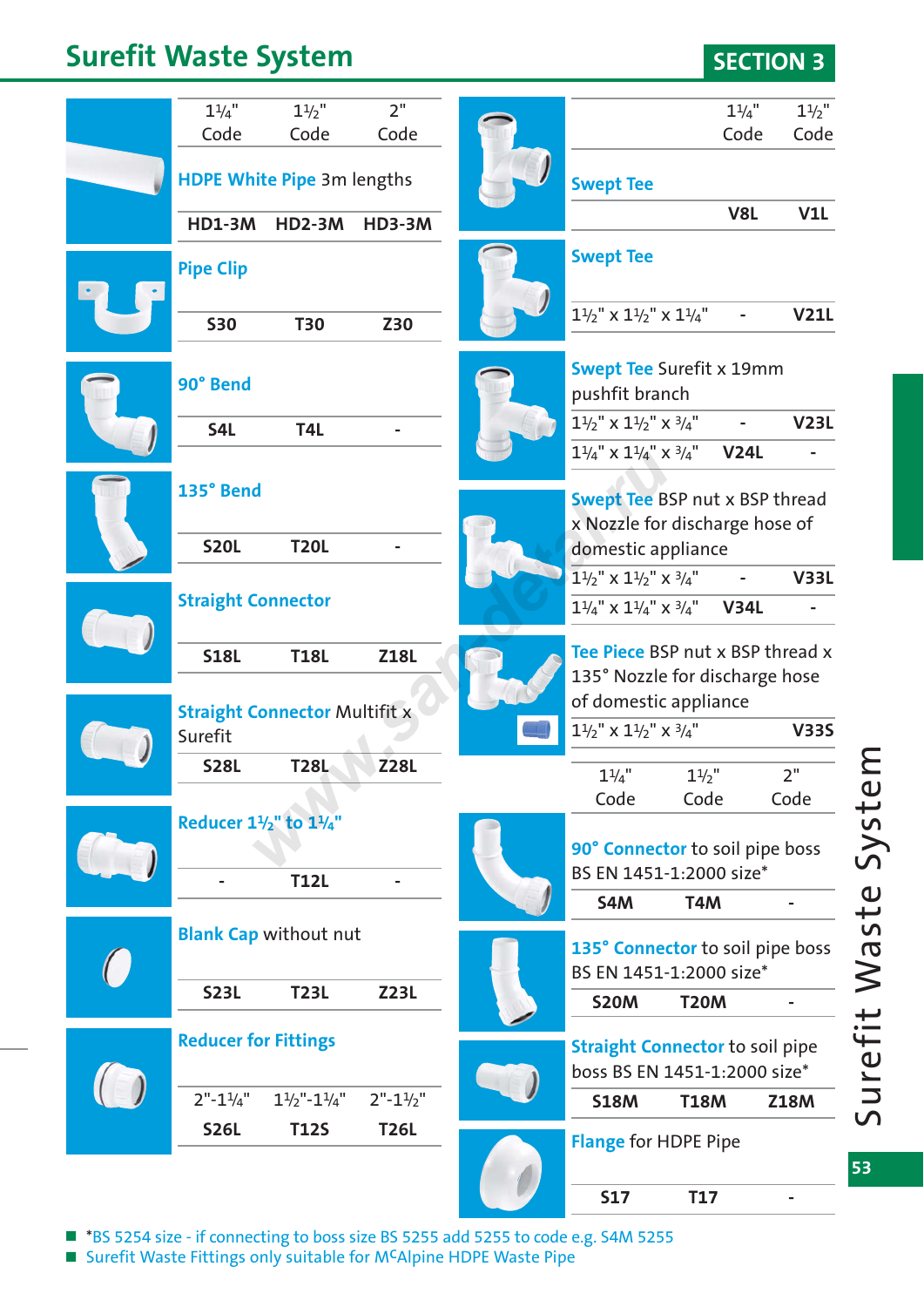## **Drain Connectors and Blanking Off Caps**



**4"/110mm x 4"/110mm Connector** with 'O' Seal Socket to fit 4"/110mm Ø pipe to BS 4514 Colour: Black **DC1-BL** Colour: Grey **DC1-GR**



**4"/110mm x 11/4" and 11/2"**

**Connector** with Sealing Ring to fit  $1\frac{1}{4}$ " and  $1\frac{1}{2}$ " plastic waste pipe to BS EN 1451-1:2000 and BS EN 1329-1:2000 Code **DC2-BL**









**4"/110mm x 11/4" and 11/2" Connector** with Offset Sealing Ring to fit 11/4" and  $1\frac{1}{2}$ " plastic waste pipe to BS EN 1451-1:2000 and BS EN 1329-1:2000 Code **DC2BL-OS**

**4"/110mm x 2" Connector** with Sealing Ring to fit 2" plastic waste pipe to BS EN 1451-1:2000 and BS EN 1329-1:2000 Code **DC3-BL**

**4"/110mm x 2" Connector** with Offset Sealing Ring to fit 2" plastic waste pipe to BS EN 1451-1:2000 and BS EN 1329-1:2000 Code **DC3BL-OS**

#### **4"/110mm Blank Cap**

suitable for sealing cast iron, plastic or clay 4"/110mm Ø pipe Code **DC4-BL**

#### **Drain Connector with Boss**

- Manufactured in polypropylene
- Finned seal spigot for internal connection to cast iron, plastic or clay 4"/110mm pipe
- Ideal for low level connections



**4"/110mm x 4"/110mm Connector** with 'O' Seal Socket to fit 4"/110mm Ø pipe to BS 4514 and  $1\frac{1}{2}$ " Universal Pipe Boss including Blanking Cap

| Colour: Black | DC1-BL-BO |
|---------------|-----------|
| Colour: Grey  | DC1-GR-BO |

### **Temporary Blanking Off Caps**



**Synthetic Rubber Cap** for 110mm Ø soil pipe

| Code | <b>CAP100</b> |  |  |
|------|---------------|--|--|
|      |               |  |  |

| S23MR                                          | T <sub>23</sub> MR | Z23MR |
|------------------------------------------------|--------------------|-------|
| <b>Synthetic Rubber Cap for waster</b><br>pipe |                    |       |
| Code                                           | Code               | Code  |
| $1\frac{1}{4}$ "                               | $1\frac{1}{2}$     | 2"    |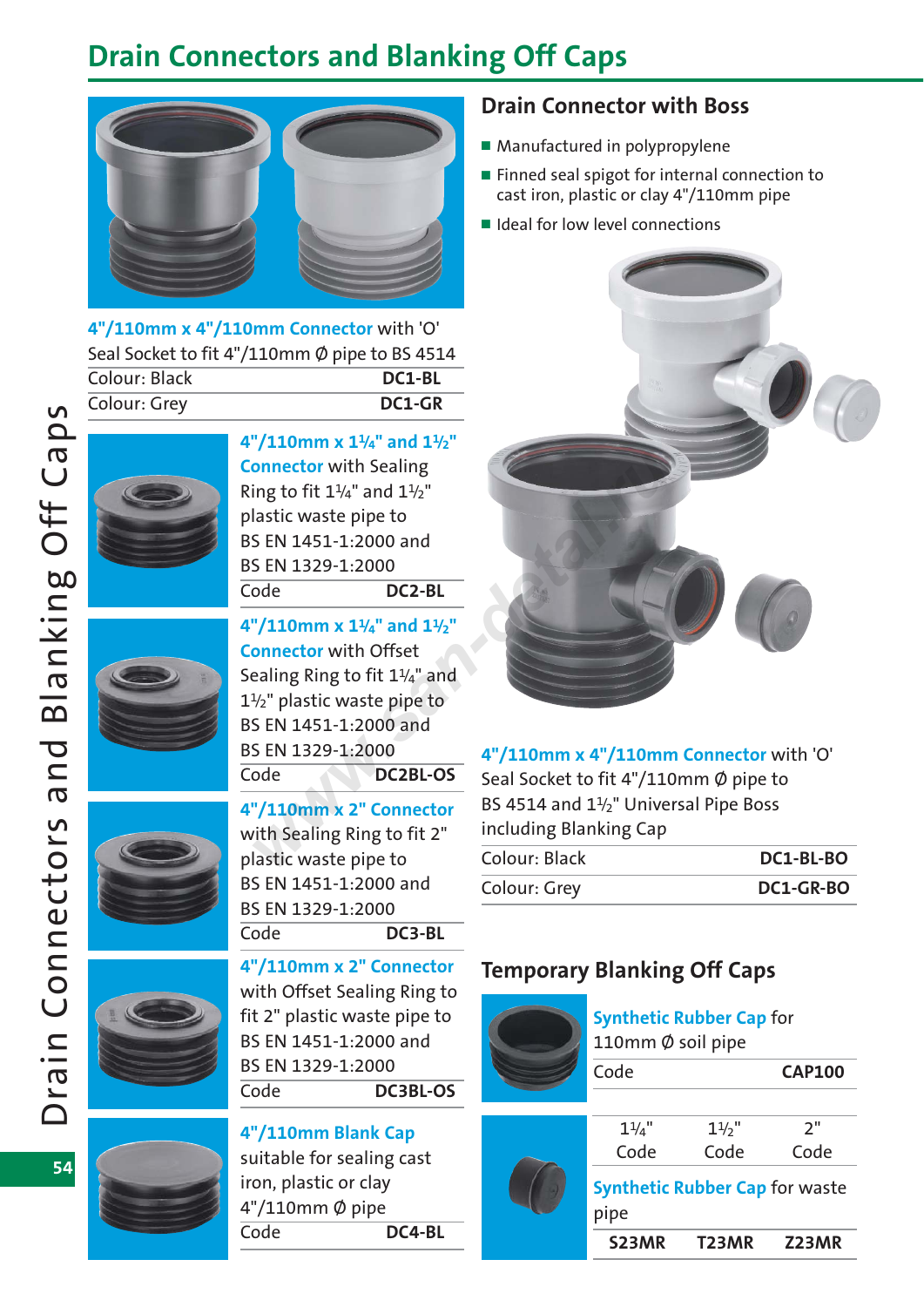## **Aluminium Roof Flashing (MacFlash)** SECTION 3

#### **General**

- MacFlash Aluminium Roof Flashing offers an alternative to traditional lead roof slates
- The Aluminium Flashing is manufactured from high grade aluminium and the Collar from synthetic rubber, both to British Standards. The Collar is die-formed to the Aluminium Flashing

#### **Advantages**

- MacFlash is quickly and easily installed and offers cost savings in material and labour
- MacFlash is suitable for flat roofs and for roof pitches up to 45°
- MacFlash has special corrugations that can be easily dressed to form a seal
- MacFlash can be used with flue pipes from condensing boilers

| Nominal Pipe Size 4"/110mm pipe<br><b>Base Measurements 18" x 18"</b>        |                 | <b>Nominal Pipe Size 3"/75mm pipe</b><br><b>Base Measurements 18" x 18"</b> |     |  |
|------------------------------------------------------------------------------|-----------------|-----------------------------------------------------------------------------|-----|--|
| Code                                                                         | <b>RS1</b>      | Code                                                                        | RS4 |  |
| <b>Nominal Pipe Size 4"/110mm pipe</b><br><b>Base Measurements 18" x 24"</b> |                 | <b>Nominal Pipe Size 2"/50mm pipe</b><br><b>Base Measurements 18" x 18"</b> |     |  |
| Code                                                                         | RS <sub>2</sub> | Code                                                                        | RS7 |  |
| <b>Nominal Pipe Size 4"/110mm pipe</b><br><b>Base Measurements 24" x 24"</b> |                 |                                                                             |     |  |
| Code                                                                         | RS <sub>3</sub> |                                                                             |     |  |
|                                                                              |                 |                                                                             |     |  |